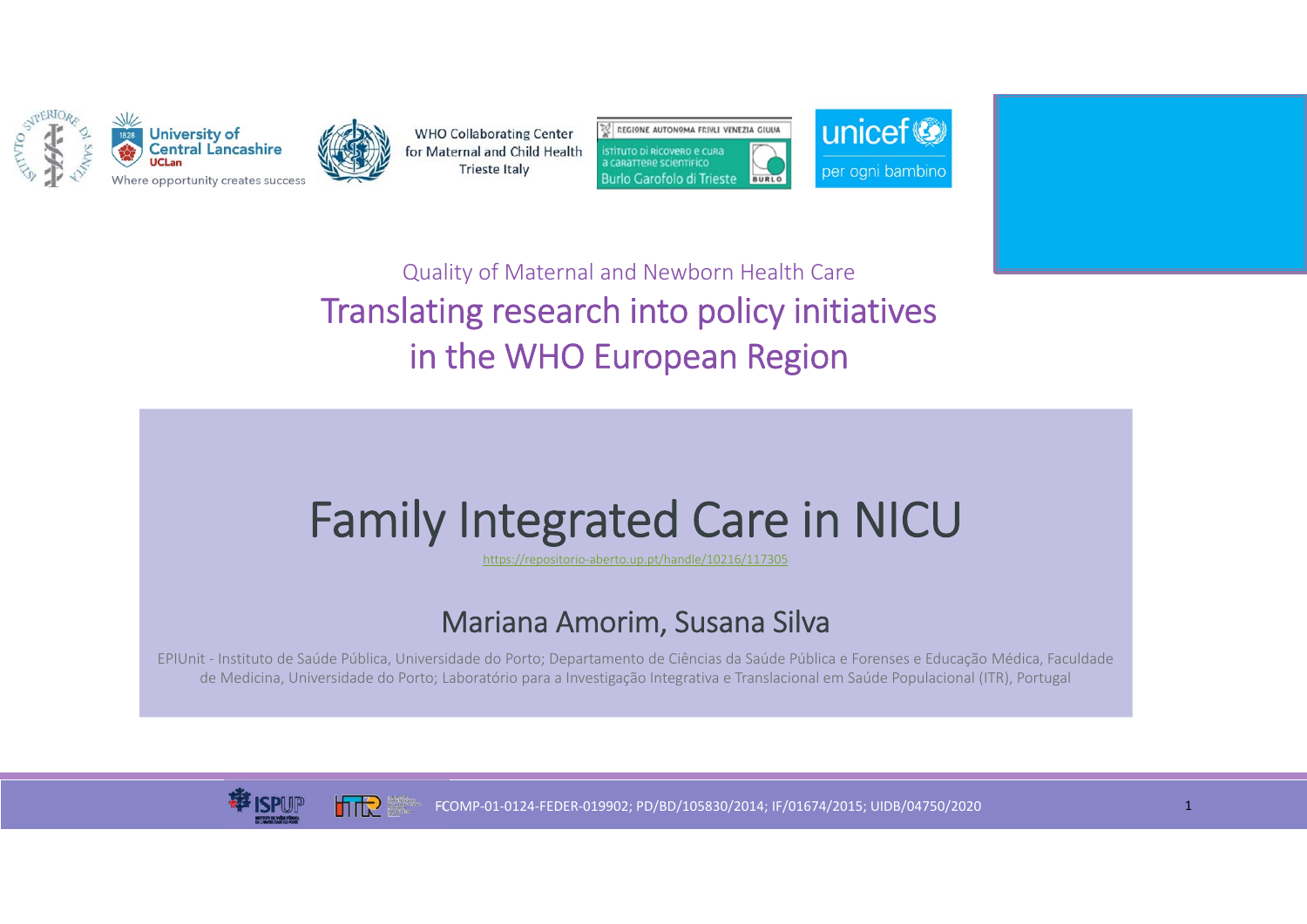

### **Evidence about Family Integrated Care (FICare): What is missing?**

1. What?

#### **To translate evidence on parental needs and QoL into national FICare guidelines is needed:**

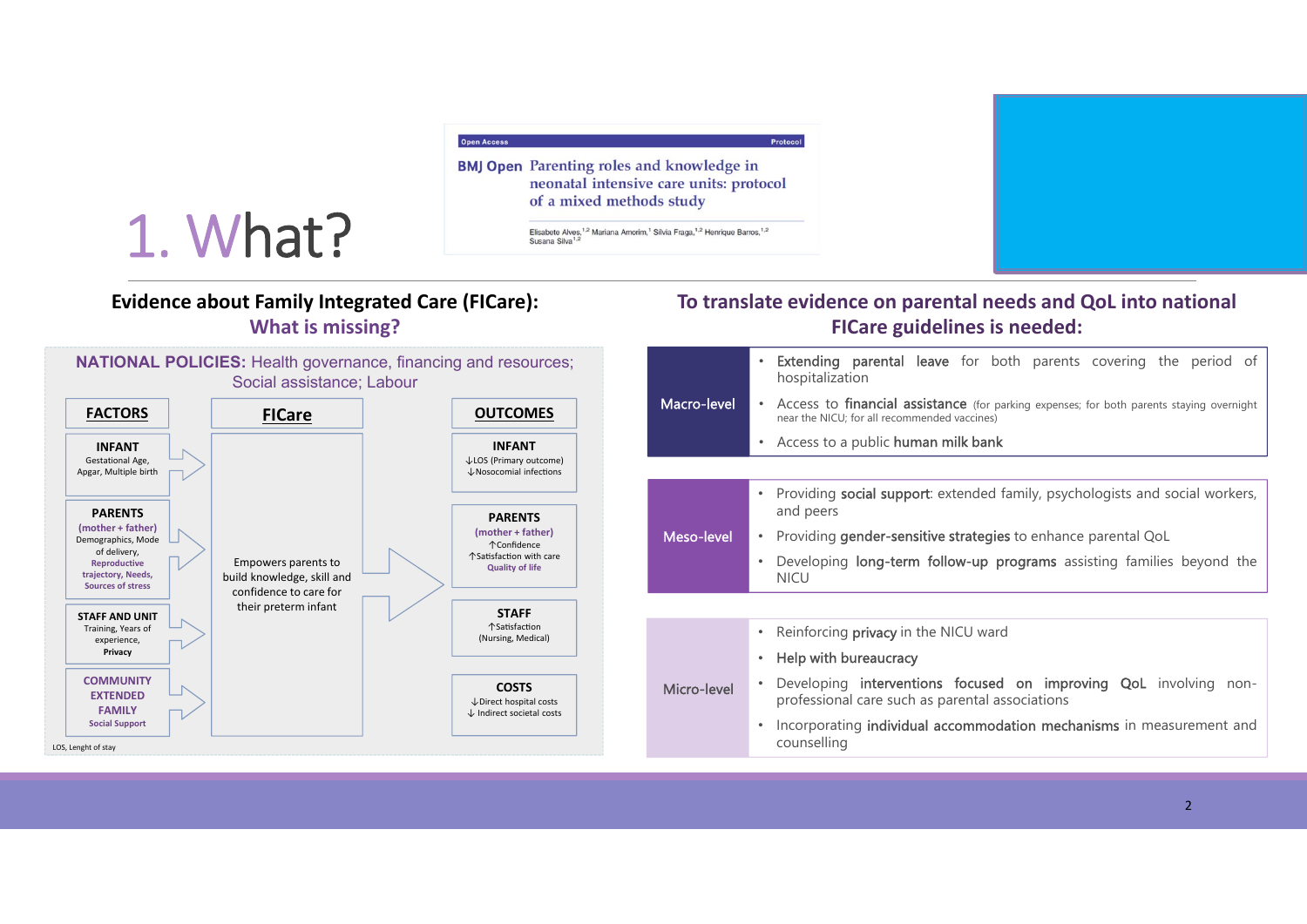# 2. When & Where?

![](_page_2_Picture_1.jpeg)

![](_page_2_Figure_2.jpeg)

**July 2013 ‐ June 2014 November 2013 ‐ November 2014**

- Complex socio-technical environments: unknown smells and lights, noisy life support/monitoring equipment, lack of privacy, constant surveillance.
- Difficulties in establishing parental roles, physical separation from the child, structured and controlled opportunities for interaction, limited involvement in infant's care, and fear/uncertainty about infant's survival and health/development.
- During hospitalization only one parent could ask for <sup>a</sup> subsidy corresponding to 65% of the salary.

parental leave.

the infant's hospitalization period in the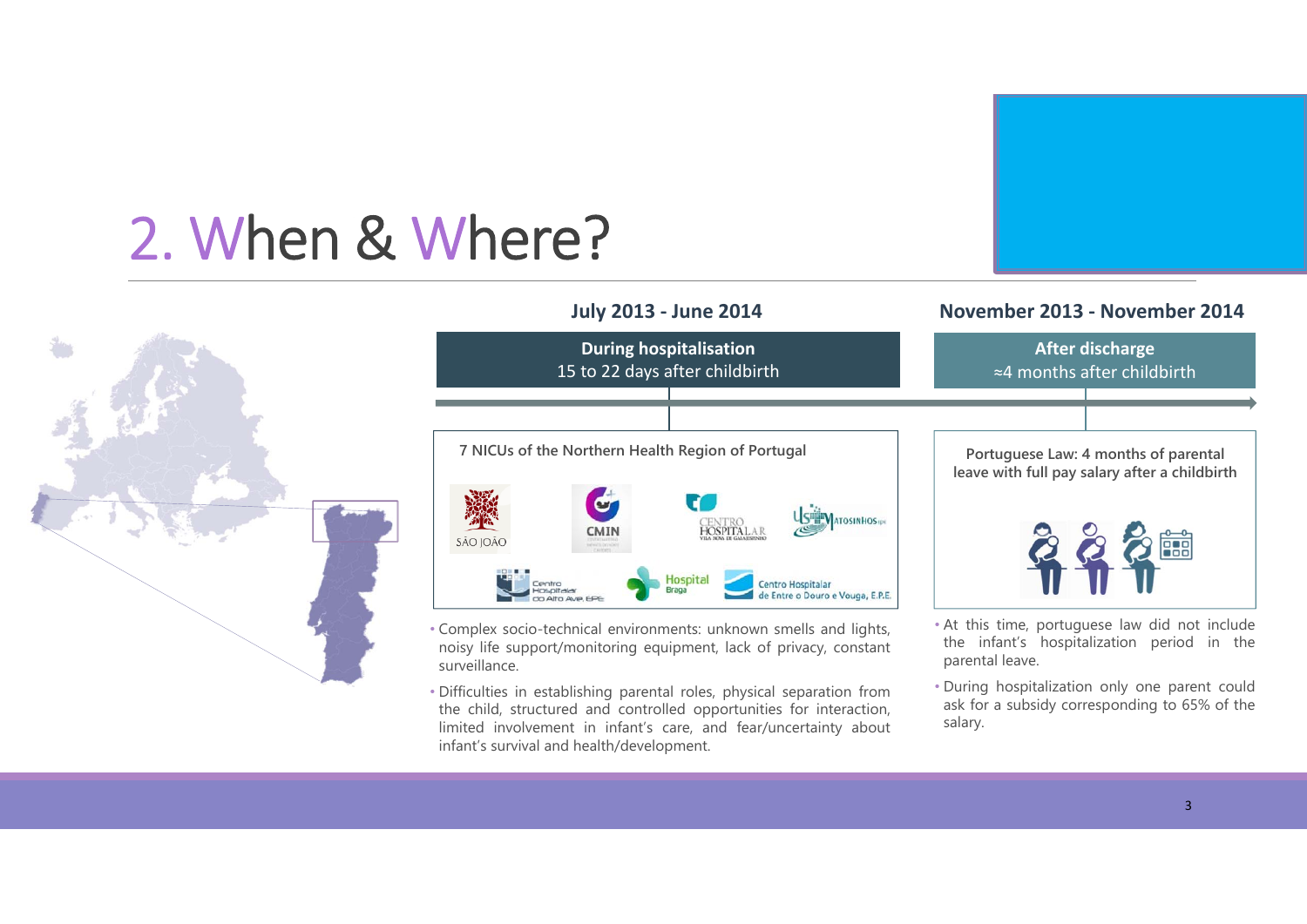![](_page_3_Picture_0.jpeg)

## 3. Who?

### Observational and longitudinal mixed methods study: key actors/stakeholders

![](_page_3_Figure_3.jpeg)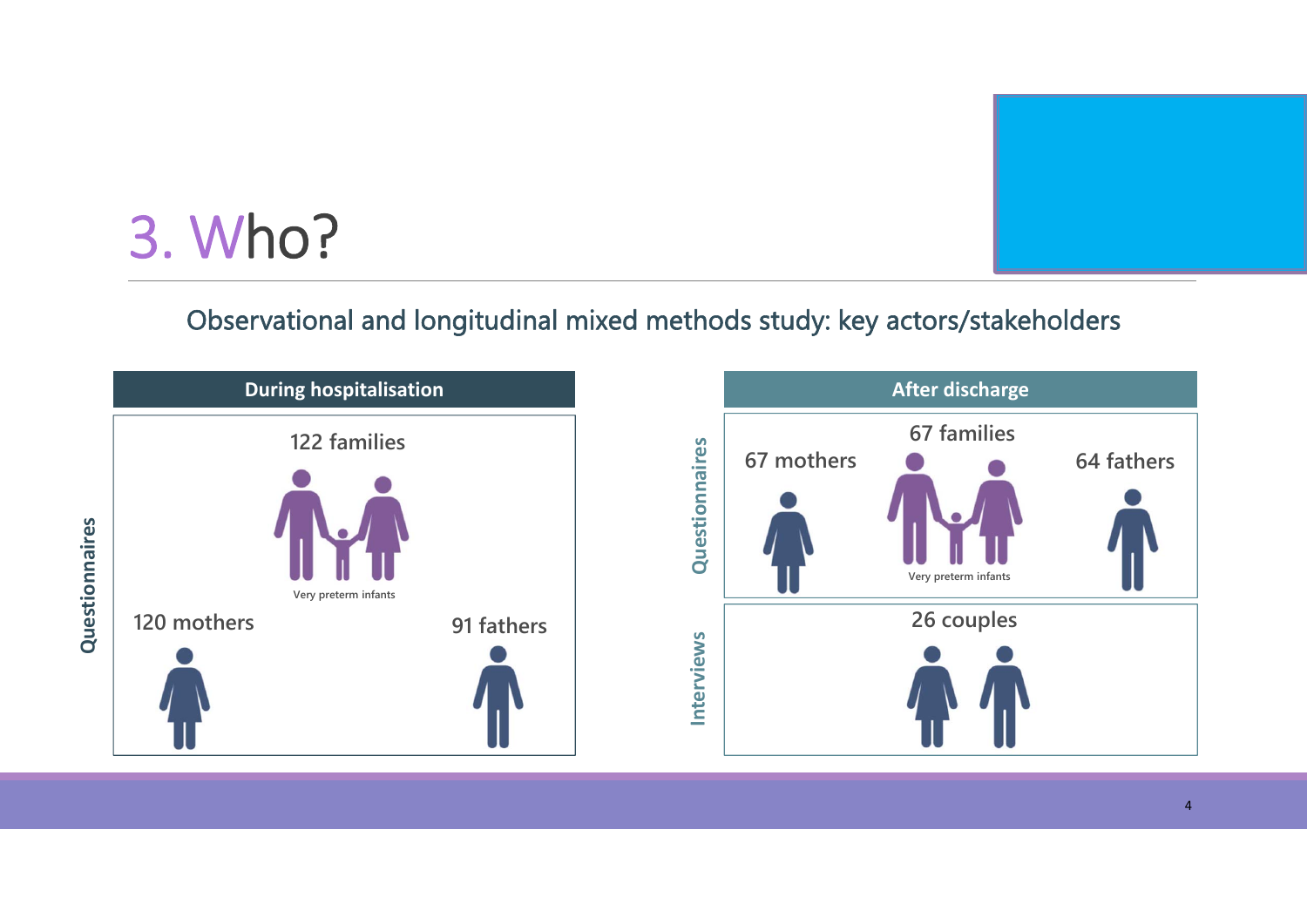## 4. How?

#### Methods of involvement

#### **Questionnaires**

- Sociodemographic characteristics
- Gynaecological and obstetric history
- NICU Family Needs
- Parental Stress in NICU
- Perceived Social Support
- Infant's length of NICU stay and diagnosis of health problems
- Parental QoL
- Anxiety and depressive symptoms
- Parenting stress

#### Clinical Records

- Pregnancy, birth and neonatal characteristics

#### Semi-structured interviews

- Dealing with uncertainty and doubts
- Decisions concerning parental care, treatment options and information sources
- Understandings of medical facts, of technologies and of prognosis
- Views of life and living with handicaps
- Information and communication needs

#### Consensual guidelines on FICare based on empiricallybased recommendations responsive to parents' needs

#### Processes, activities and tools enacted:

(capital letters = most useful)

- Open dialogue about research results through WORKSHOPS
- HOSPITAL MEETINGS with the NICU's staff
- •Publications in diverse scientific areas
- Media coverage

#### Directed to and involving HETEROGENEOUS STAKEHOLDERS:

- Key actors: neonatologists, nurses, parents and extended family
- External stakeholders: Policy makers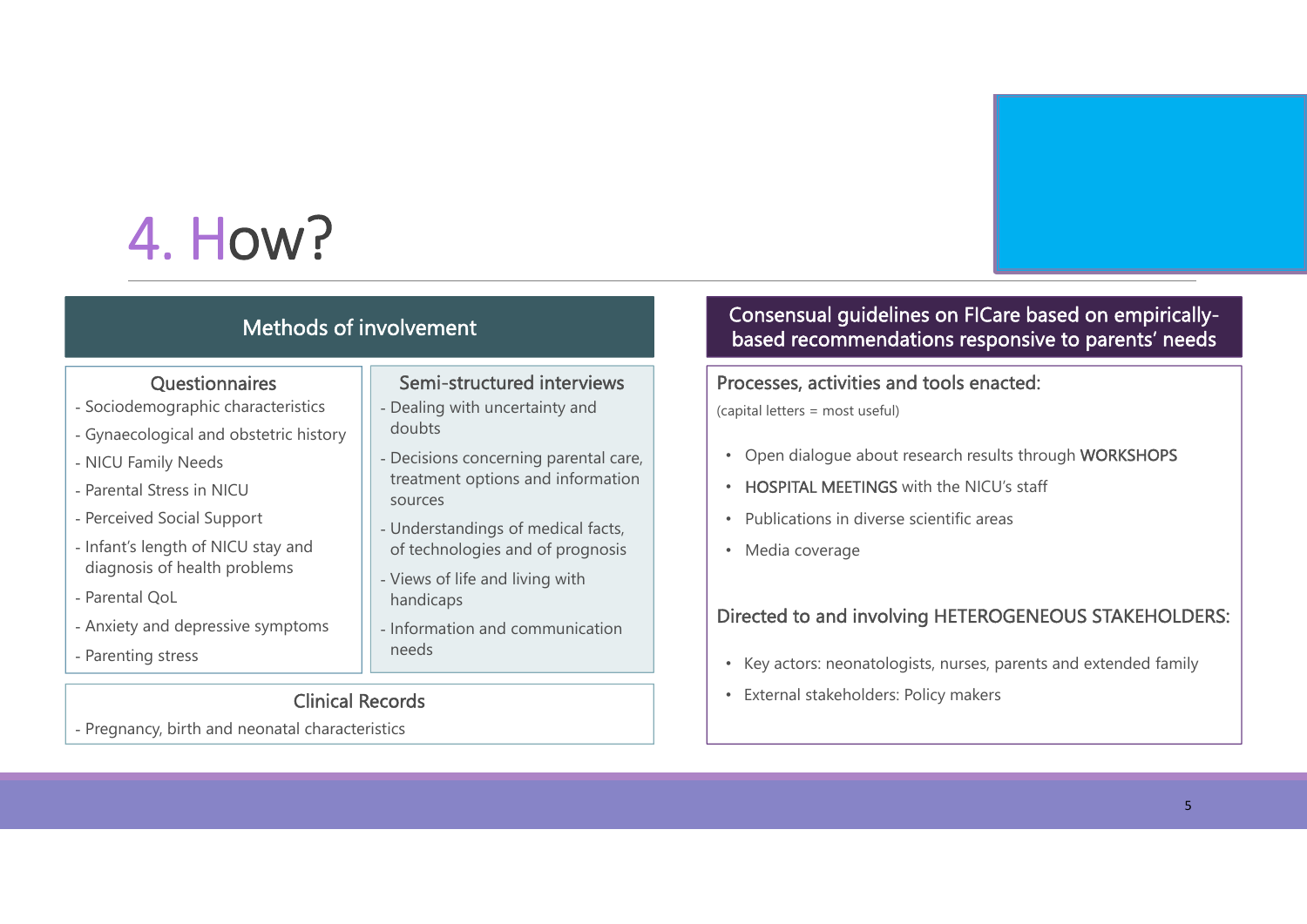# 5. Why?

### Policy Initiative: Implementation of FICare in NICU

| factors<br>Success | Conceptual                             | Challenge available models of care<br>Add parental QoL, stress and anxiety beyond infant-<br>related outcomes                                       |
|--------------------|----------------------------------------|-----------------------------------------------------------------------------------------------------------------------------------------------------|
|                    | <b>Methodological</b>                  | • Combine<br>quantitative and<br>qualitative<br>methods:<br>a<br>comprehensive approach<br>Include both mothers and fathers of very preterm infants |
|                    | <b>Practical</b>                       | Proposal of integrated policies<br>Help to design parents-friendly medical practices                                                                |
|                    | <b>Science &amp;</b><br><b>Society</b> | Broad media coverage (call for changing the regulation of<br>parental leave was highlighted)<br>Engaging the community                              |

|            | <b>Social and</b><br>political issues    | Insufficient financial assistance<br>• Non-flexible work schedules |
|------------|------------------------------------------|--------------------------------------------------------------------|
|            |                                          |                                                                    |
|            | <b>Organizational</b><br><b>barriers</b> | Lack of communication and negotiation skills                       |
|            |                                          | Time, human and material resources                                 |
|            |                                          | • Lack of guidelines including the parental                        |
| Constrains |                                          | perspectives and needs                                             |
|            |                                          | • Lack of social support                                           |
|            |                                          | <b>Financial constraints</b><br>٠                                  |
|            | <b>Family</b><br>dynamics                |                                                                    |
|            |                                          | Work commitments                                                   |
|            |                                          | Single parenthood                                                  |
|            |                                          | Dependent individuals demanding care                               |

Lesson learned: Guidelines on FICare need to be aligned with parents' views and needs in order to be effective